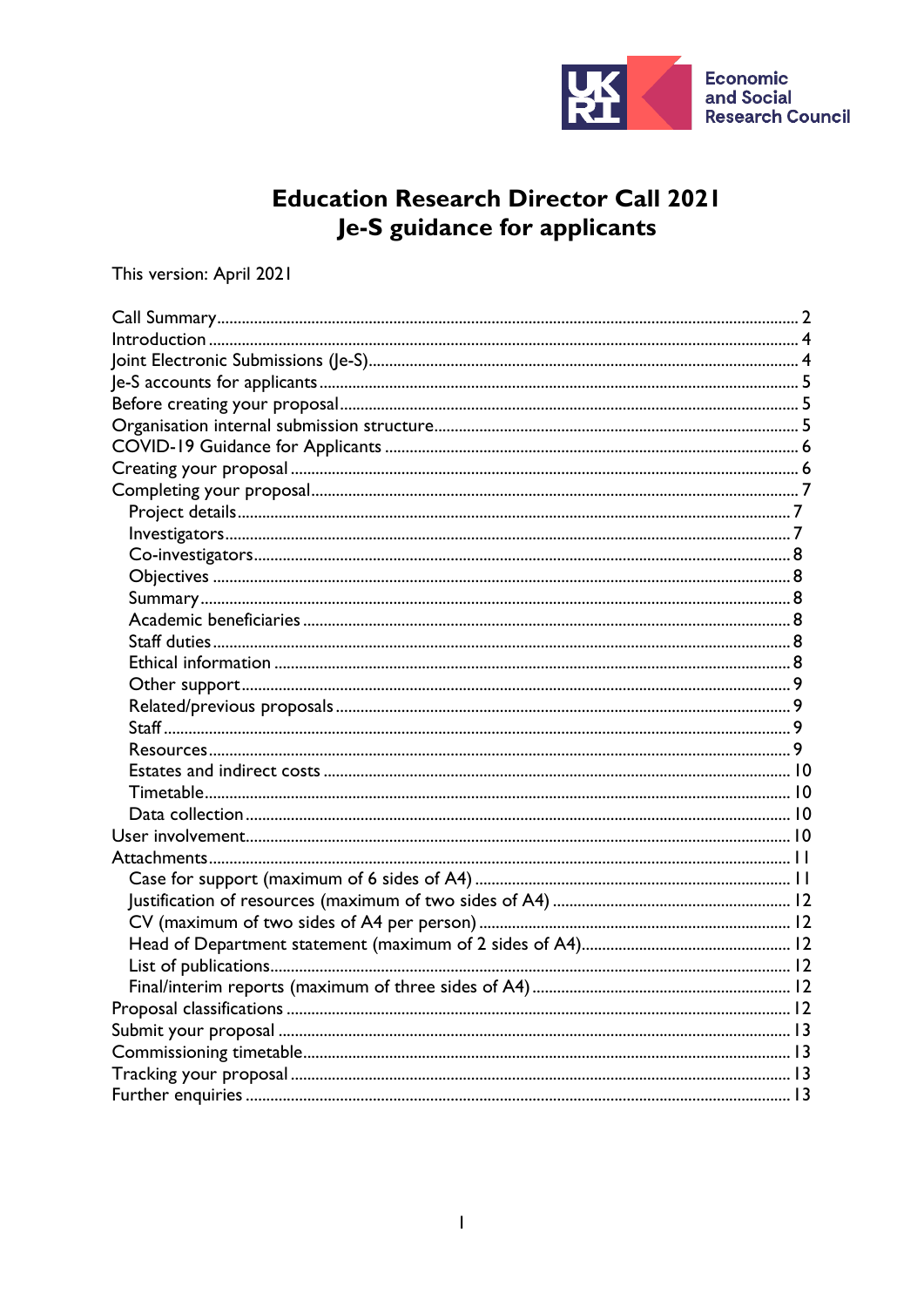## <span id="page-1-0"></span>**Call Summary**

The Research Director opportunity will be a five-year award starting ahead of the research programme and ending afterwards. This is to ensure that the Research Director will:

- Work closely with the ESRC Office, during the initial months of the award, to scope and develop a commissioning call for a 3 to 4 years' research programme of awards totaling up to £6.5 million (fEC); the call for these grants will be announced early in 2022.
- Provide leadership, coordination and add value across the range of the research programme with a view to enhance the programme's scientific, policy, practice, and societal contributions. This should include:
	- o Strategic oversight of the programme to ensure overall coherence and intellectual leadership
	- o Identify and lead on engaging with potential research users to ensure that research, where needed, is co-produced with and meets the needs of practitioners, policy makers, and other stakeholders
	- o Build enduring connections between the research programme, policy and practice through established links with key stakeholders and user communities
	- o Undertake synthesis, reviews and any other such activities that will add value to the research programme
- Act as a 'thought leader' beyond the portfolio of investments commissioned through the Education Priority. This should include:
	- o Act as a key contact point with the authority to speak on the programme's research and engagement to ESRC Senior Leadership, key stakeholders, user communities and the media
	- o Represent education research issues, to both internal and external audiences
	- o Collaborate with the ESRC and UKRI to ensure the future sustainability and growth of the programme's impact activity via the establishment of cofunding partnerships and other such opportunities within and outside the UKRI environment.

**Call type:**  Invitation for proposals

# **Closing date:**

16.00 on 8<sup>th</sup> June 2021

## **Funding available:**

£1,250,000 (100%) fEC and funded at 80%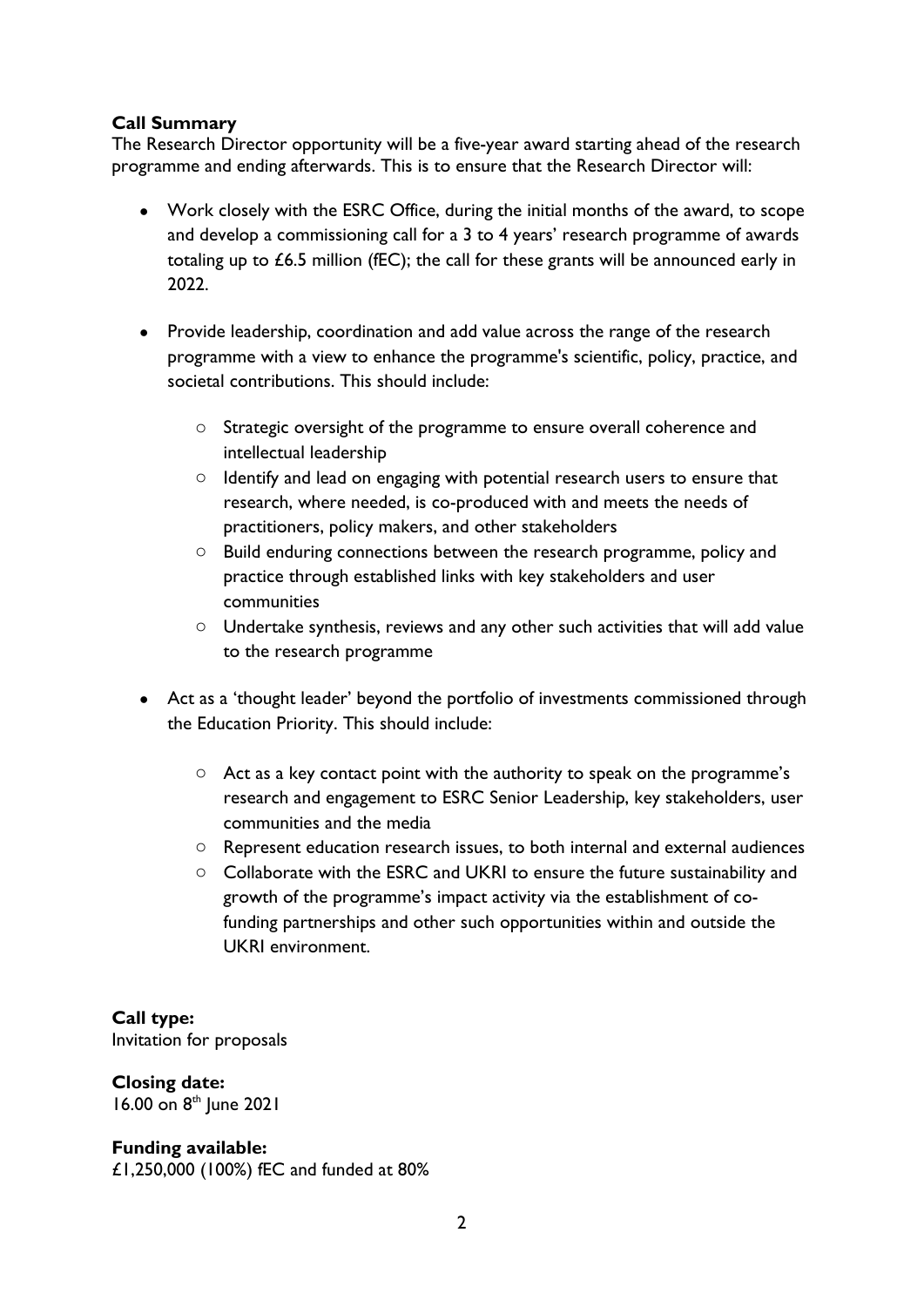## **How to apply:**

Proposals are invited via Je-S attracting the standard 80% fEC funding model

## **Assessment process:**

Applications for the Education Research Director role will be assessed and shortlisted by an independent panel comprising of academics held in July 2021. Shortlisted applicants will then be invited to a final interview.

## **Key commissioning dates:**

- Deadline for proposals  $-16.008$ <sup>th</sup> June 2021
- Interview Date W/C  $19<sup>th</sup>$  July 2021
- Funding decision –August 2021
- Grant start date  $-6$ <sup>th</sup> September 2021

## **Contacts:**

Email: ESRCEducationResearchPriority@esrc.ukri.org

## **Please read the full call specification for guidance before submitting your proposal.**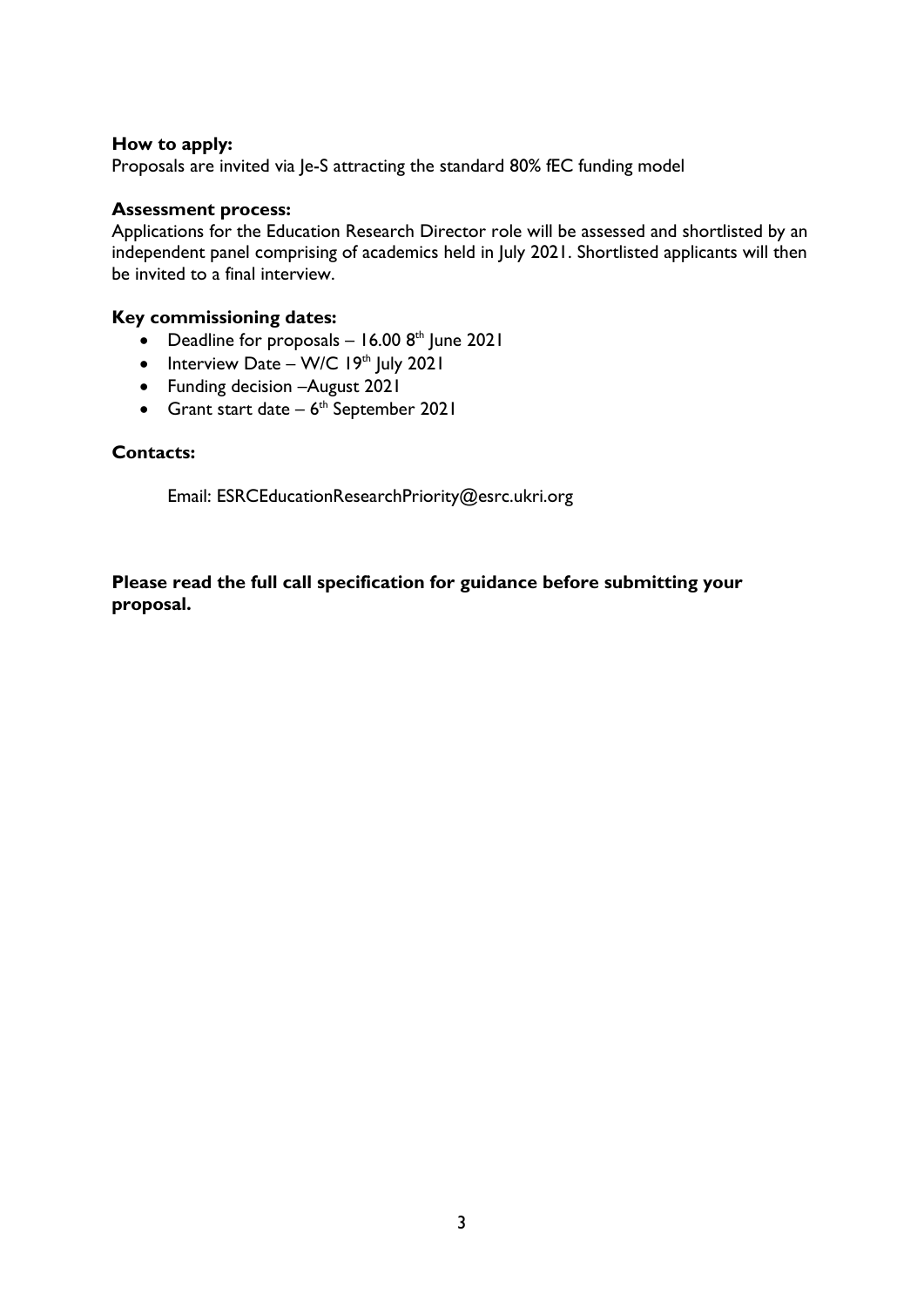## <span id="page-3-0"></span>**Introduction**

This is a guidance document created to assist applicants to this call in the completion of their proposal. It is specific to this call and should be used in conjunction with the following information:

- **[ESRC Research Funding Guide](https://esrc.ukri.org/funding/guidance-for-applicants/research-funding-guide/)**
- ESRC guidance on *'How to [write a good research grant proposal'](https://esrc.ukri.org/funding/guidance-for-applicants/how-to-write-a-good-research-grant-proposal/)*
- **Je-S help text** is available in every page of your le-S form, simply click on the question mark against any section (or on the word 'Help' in the top right hand corner of each page)

**Je-S helpdesk** (for all Je-S system enquiries) [jeshelp@je-s.ukri.org](mailto:jeshelp@je-s.ukri.org)

If you experience difficulties using le-S or have questions regarding its use, helpdesk staff are currently working remotely via email. If phone assistance is required a call back can be provided. Telephone hours are operating normally; Monday to Thursday 8.30am - 5.00pm, Fridays 8.30am - 4.30 pm (excluding bank holidays and other holidays).

When reporting problems by email or telephone, please give your name, organisation and user id, the date and time, what part of the form or system you were working on, and the nature of the problem.

## **Scheme-specific guidance**

Please refer to the Education Research Director call: <https://www.ukri.org/opportunity/education-research-director-opportunity/>

For further information contact:

• Email: ESRCEducationResearchPriority@esrc.ukri.org

**Important:** Where information and guidance issued in this document differs from the general guidance offered in these sources; you should adhere to the guidance in this document.

## <span id="page-3-1"></span>**Joint Electronic Submissions (Je-S)**

All proposals under this call must be completed and submitted through UKRI's Joint Electronic Submissions (Ie-S) system. To be able to do this the organisation must be registered (or selfregistered for certain calls) for Je-S, and the applicants must hold Je-S accounts.

UK higher education institutions and some other independent UK research organisations are already **recognised institutions** on Je-S (including any recognised Independent Research Organisation\*). A list of these organisations is available via [https://www.ukri.org/funding/how-to-apply/eligibility/.](https://www.ukri.org/funding/how-to-apply/eligibility/)

\**Please note that applicants based in UK NHS Trusts, Hospitals, Boards or GP Practices that are considering applying as the lead applicant to this call should contact the Je-S Helpdesk (*[jeshelp@je-s.ukri.org](mailto:jeshelp@je-s.ukri.org) *or 01793 444164) to ensure that their organisation is correctly registered on the Je-S system. If the organisation is not correctly Je-S registered, an email request for Je-S registration will be required from the organisation. Please allow at least six weeks for the Je-S registration process, prior to the closing date of the call. Additionally, please ensure that all*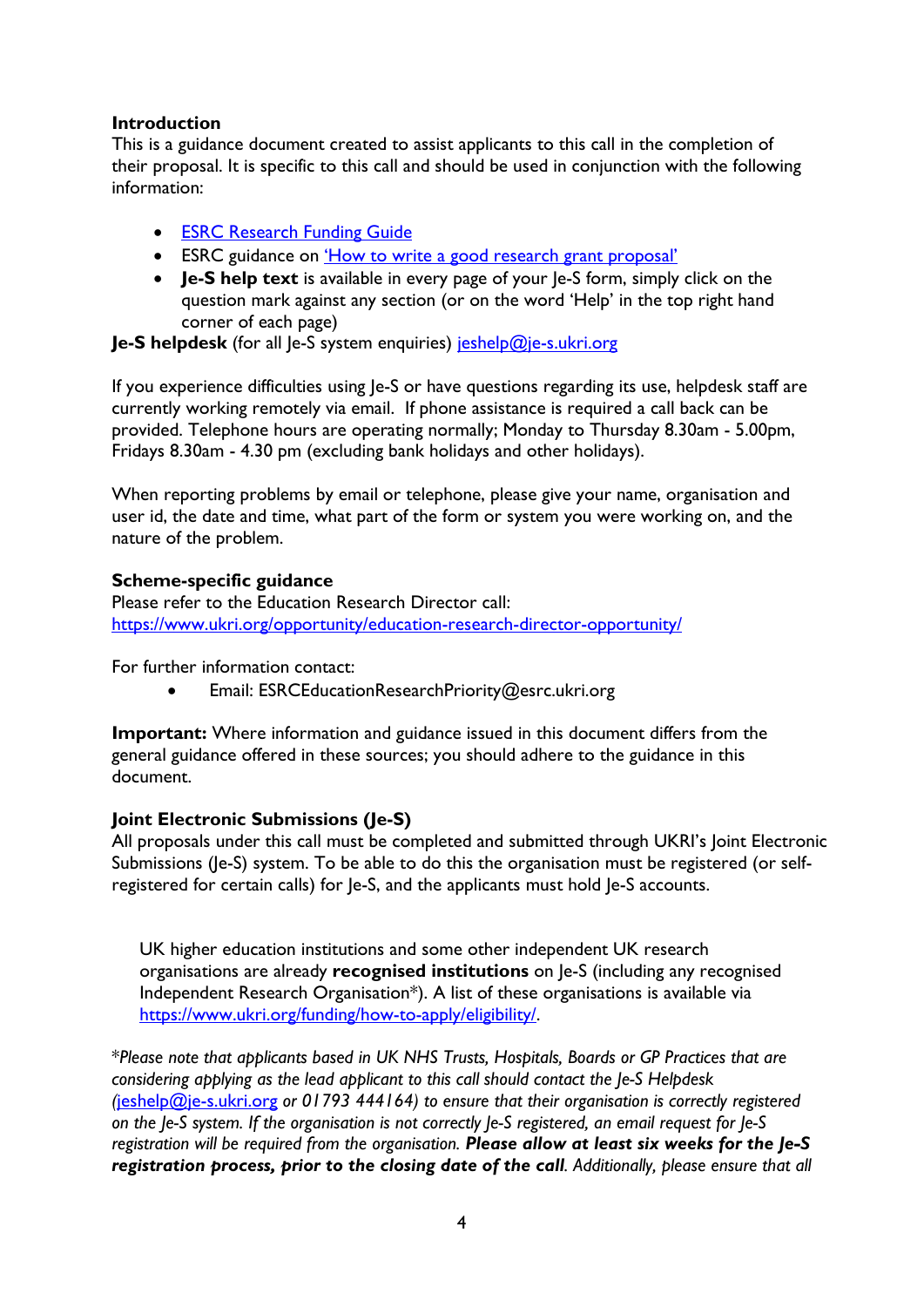*personal Je-S accounts associated with individuals expected to be named on the proposal have been requested at least seven working days before the proposal will be submitted.*

# <span id="page-4-0"></span>**Je-S accounts for applicants**

All principal and co-investigators must have a Je-S account which has been verified by a third party before they can be found in searches within the Je-S System and added as an applicant. Je-S accounts should be created as soon as possible once the call opens to allow sufficient time for the account(s) to be verified. To get you started on creating an account please refer to the *le-S* helptext.

Please ensure that applicants select the 'Account Type: Research Proposal' and the option 'An Applicant on a Standard or Outline Proposal' - see [helptext.](https://je-s.rcuk.ac.uk/Handbook/pages/SettingupaJeSaccount/SettingupaJeSaccount.htm)

## <span id="page-4-1"></span>**Before creating your proposal**

Research proposals may **only** be made on research councils' Joint Electronic Submission (Je-S) forms.

Please note that **the deadline for research organisation submission of proposals is 16:00 on 8th June 2021.** You should **allow sufficient time for completion of the research organisation submission process checks/authorisation. There is a collective responsibility on both applicant and research organisation to ensure submission meets this deadline and therefore internal organisation submission issues is not considered an appropriate justification reason to a extend deadline.** You can view all Je-S registered organisations via page [https://www.ukri.org/funding/how-to](https://www.ukri.org/funding/how-to-apply/eligibility/)[apply/eligibility/,](https://www.ukri.org/funding/how-to-apply/eligibility/) to ascertain whether the proposed submitting organisation is registered (this does not include HEI's).

## <span id="page-4-2"></span>**Organisation internal submission structure**

Your proposal will be sent to Je-S/ESRC from the submitter pool at your research organisation. There is a **further layer of administration between your submission of the proposal and the proposal being submitted to the ESRC, via Je-S**. The research organisation's submission route usually includes both an approver (ie head of department) and submitter pool (ie central finance office), and the ESRC cannot accept responsibility for any delay which may occur.

It is recommended that applicants forward their proposal to the organisation submitter pool in good time (ie at least a week before the call deadline) to allow a sufficient period for the approval and final submission process. The proposal must be submitted through the Je-S System to ESRC by the institution's nominated contacts. Once the applicant completes and submits the proposal, notification is then sent to their organisation's 'submitter' to action. The 'submitter' is the person in that organisation authorised to approve the proposal and do the final stage of submission.

The applicant will receive an email confirming that the proposal has been submitted to the Submitter Pool - this means the proposal is still with the organisation but is **not** yet submitted to the research council. The final submission process is the responsibility of the host institution, and we cannot accept responsibility for any delay which may occur at this stage. We strongly advise applicants to check that they receive an email confirmation from the Je-S System confirming that the proposal has been submitted to the research council.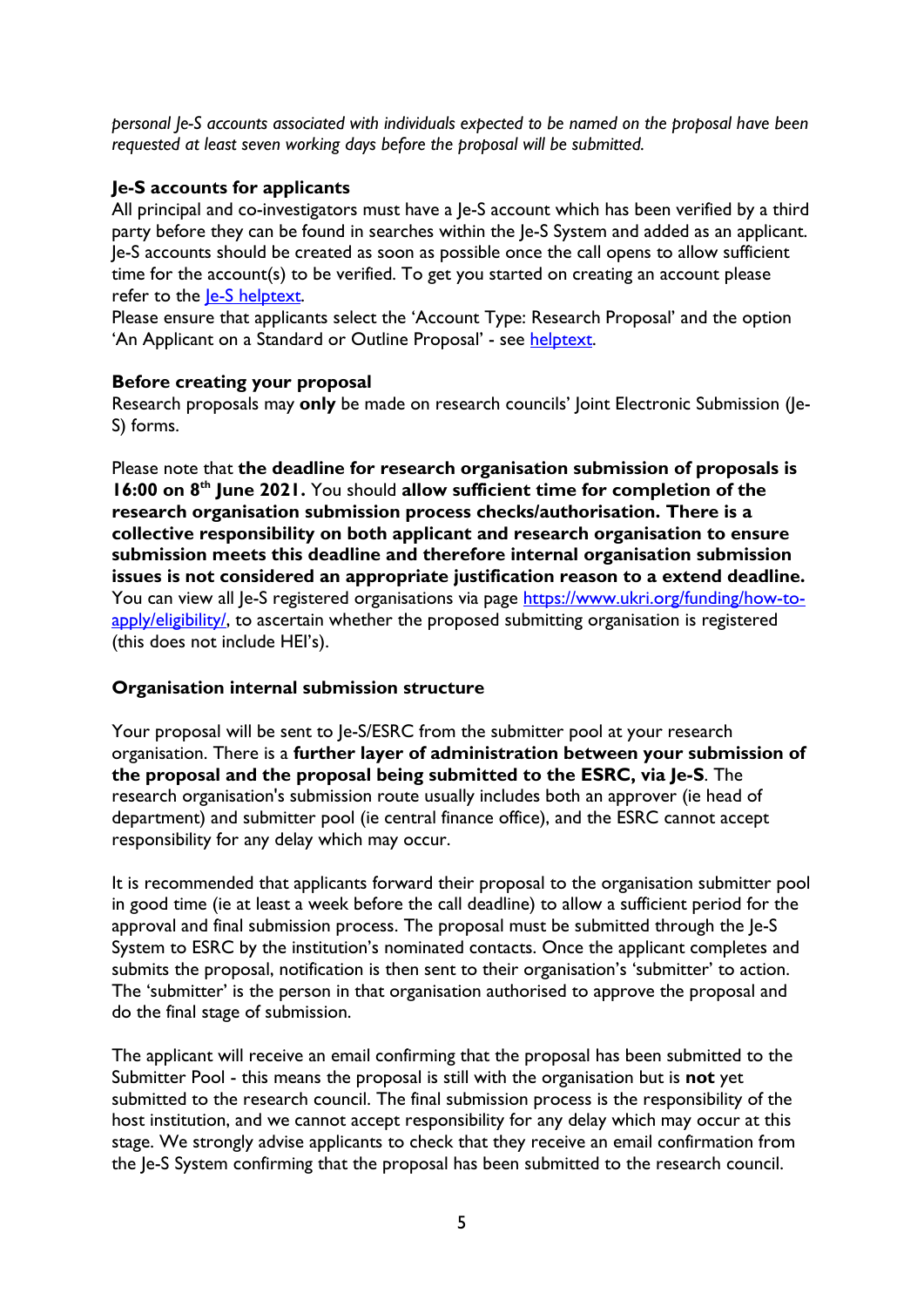We advise applicants to secure confirmation from their relevant administrator that the proposal has been successfully submitted to the Je-S team (see also 'Tracking your proposal').

## **Use of your personal information**

UK Research and Innovation (UKRI) capture and process personal information in line with current UK data protection legislation. Our privacy notice provides more information around the processing of personal information, provides contact details for our Data Protection Officer and explains how to exercise your rights as a data subject.

UK Research and Innovation understands the importance of protecting personal information and is committed to complying with the General Data Protection Regulation 2016/679 (GDPR) and Data Protection Act (DPA) 2018. It is committed to fostering a culture of transparency and accountability by demonstrating compliance with the principles set out in the Regulation – as laid out in our Data Protection Policy (PDF, 137KB).

# <span id="page-5-0"></span>**COVID-19 Guidance for Applicants**

## **Accounting for the unknown impacts of COVID-19**

UKRI acknowledges that it is a challenge for applicants to determine the future impacts of COVID-19 while the pandemic continues to evolve. Applications should be based on the information available at the point of submission and, if applicable, the known application specific impacts of COVID-19 should be accounted for. Where known impacts have occurred, these should be highlighted in the application, including the assumptions/information at the point of submission. There is no need to include contingency plans for the potential impacts of COVID-19. Requests for travel both domestically and internationally can be included in accordance to the relevant scheme guidelines, noting the above advice.

Panel members will receive instructions to assume that changes that arise from the COVID-19 pandemic, post-submission, will be resolved and complications related to COVID-19 should not affect their scores.

Where an application is successful, any changes in circumstances that affect the proposal will be managed as a post-award issue.)

## <span id="page-5-1"></span>**Creating your proposal**

Log in to le-S.

From the Home Screen select Documents.

Add new document screen: Select 'Call search' (highlighted at top of screen). When prompted, type in the call title Education Research Director 2021 and select from the list created. The remaining three selection fields will be automatically populated.

Select the 'Create Document' button.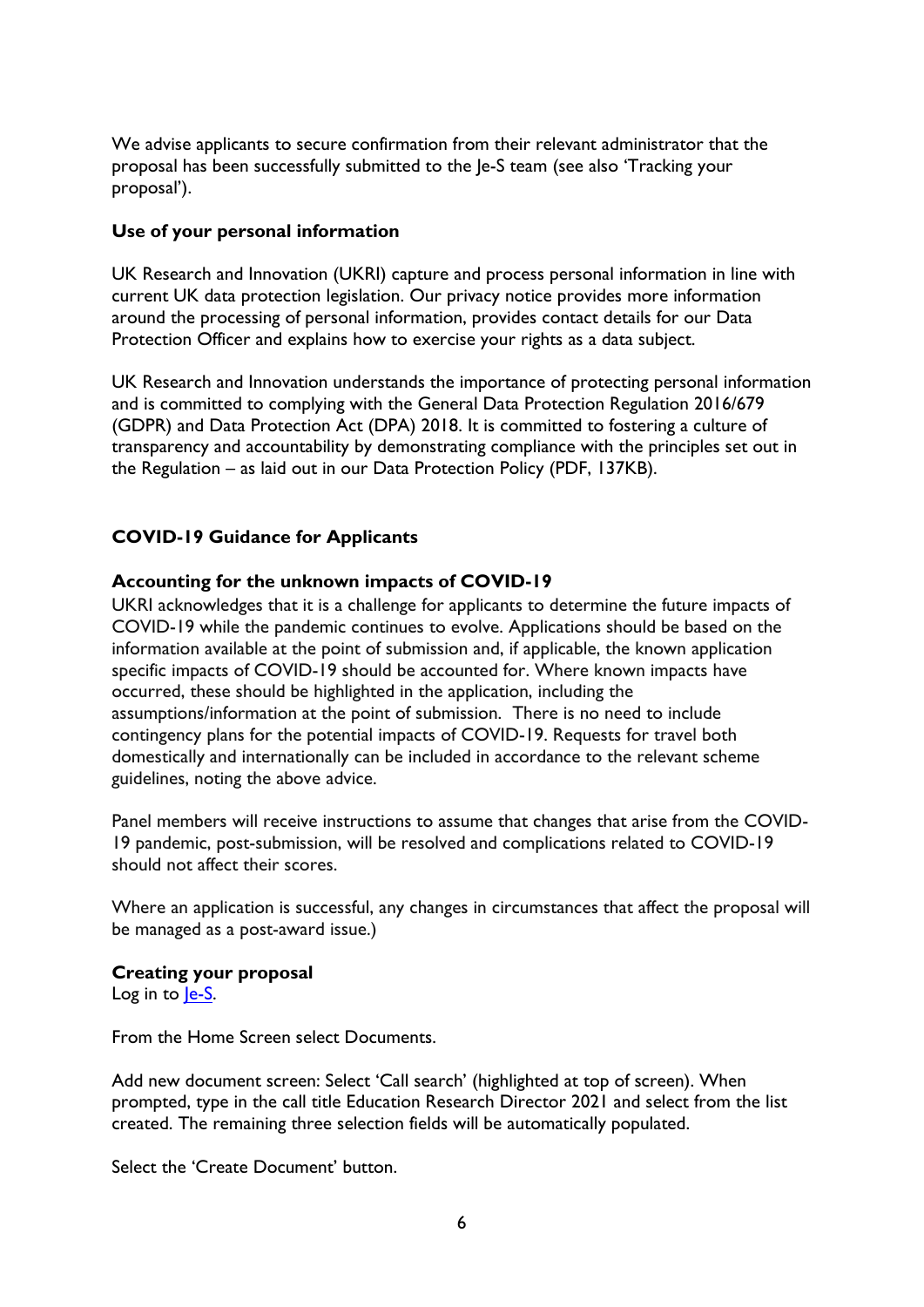It is the **applicant's responsibility to ensure that the proposal is created and submitted against the correct call** (and consequently correct scheme). We will **not accept** proposals for processing that are not submitted using the above call route.

## <span id="page-6-0"></span>**Completing your proposal**

The initial Je-S document instructions page will give you general guidance on the navigation layout, specifically icon descriptions.

The left hand column 'Document Menu' lists all the sections associated with this call and clearly identifies which ones are mandatory (red cross, turning to green tick when completed).

The details below are not an exhaustive step-by-step guidance, and we recommended that you refer to the Je-S helptext for additional information.

Please note you may return to edit saved documents at any time.

## <span id="page-6-1"></span>**Project details**

- Select organisation and department from drop down lists
- 'Your Reference' should be supplied by your research organisation (consult your Research Office). If your administration office does not have a system for referencing grant proposals, a suitable reference of your own choice will be acceptable. Use 'Your reference' to help distinguish easily between proposals in users' Current Documents lists. The reference is intended to be a unique identifier for the proposal, and is unrelated to the reference that the organisation would be asked to provide if a grant were awarded.
- Enter 'Project Title' (maximum limit of 150 characters)
- The 'Proposal Call' will already be populated with the relevant call title; *Education Director Call 2021*.
- Your start date should not be before  $6<sup>th</sup>$  September 2021. Your grant should be a proposed duration of no more than 60 months.
- Submission route It is recommended that once this initial section is completed, check the submission path (via Document Actions tab) to see if the proposal has to be signed off by submitters and approvers, in which case please make sure they will be available to process the document on the day you intend to submit it to Council.

## <span id="page-6-2"></span>**Investigators**

Enter the name of the principal investigator (PI). Joint applications (including job shares) for Co-Research Directors are welcome where a clear split of responsibility is given. Please see below for further guidance.

Support staff are permitted.

Staff may be from more than one research organisation, but the PI must be from the organisation that submits the proposal and will administer the grant. For this call, that must be a UK organisation. If successful, the PI will be the Research Director, the contact person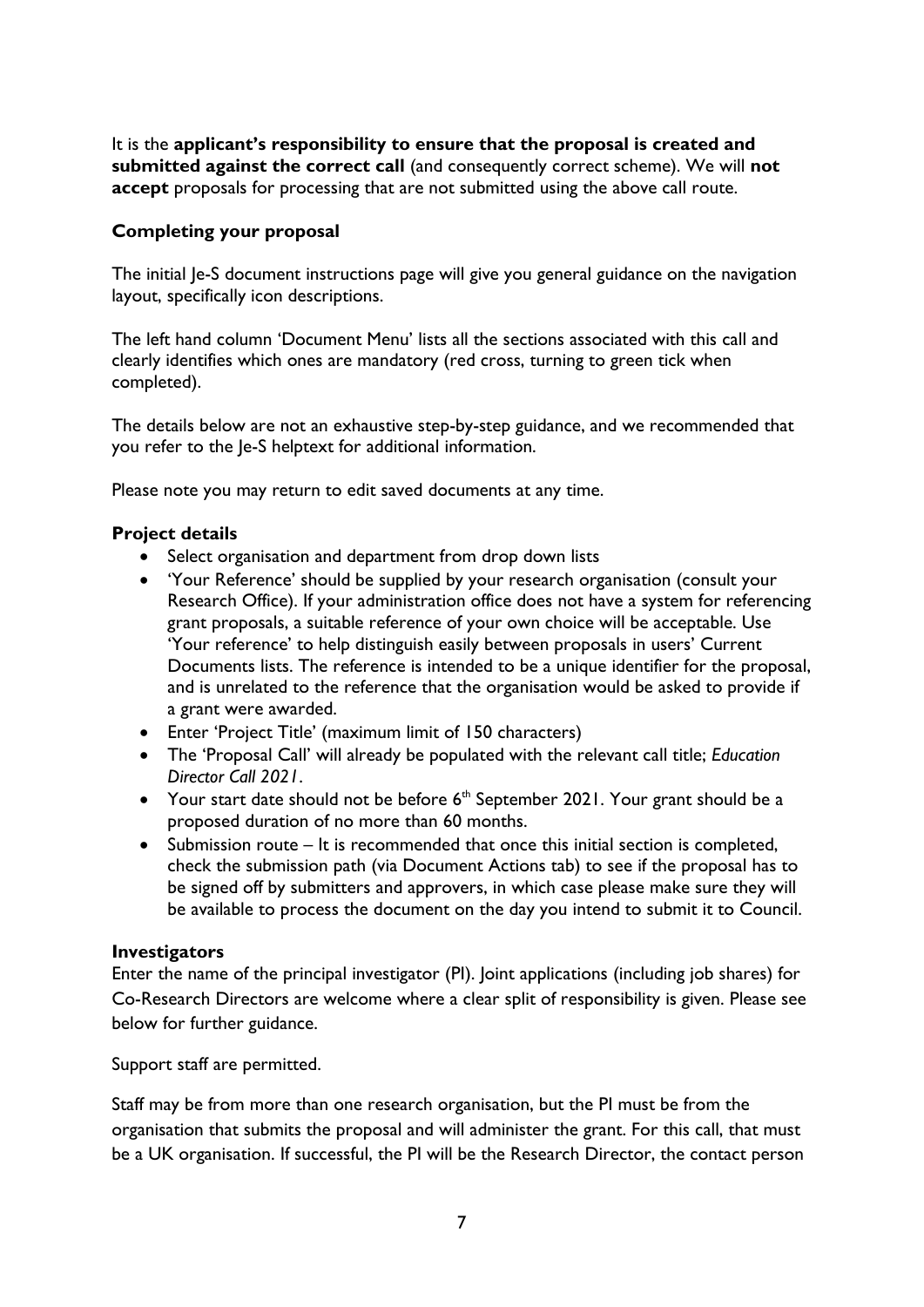for UKRI correspondence and will take intellectual leadership of the role and manage its implementation.

It is mandatory that Principal Investigator answers positively to the question 'Post will outlast project?' as we expect the PI's post to be in place for the duration of the project.

## <span id="page-7-0"></span>**Co-investigators**

If submitting a joint application (including job shares), the Je-S application form will require that one of the Co-Research Directors will be listed as PI, the other will need to be listed as Co-1. No Other Co-Is are allowed.

## <span id="page-7-1"></span>**Objectives**

List the objectives of your research in order of priority. *(4000 character limit)*

## <span id="page-7-2"></span>**Summary**

Provide a plain English summary of the research you propose to carry out in a language that could be publicised to a general, non-academic audience. Please note that this section will be made available on the Gateway to Research database, therefore applicants should ensure confidential information is not included in this section *(4000 character limit)*

## <span id="page-7-3"></span>**Academic beneficiaries**

Please summarise how your proposed research will contribute to knowledge, both within the UK and globally. This should include how the research will benefit other researchers in the field and identify whether there are any academic beneficiaries in other disciplines and, if so, how they will benefit and what will be done to ensure that they benefit.

Please list any academic beneficiaries from the research and give details of how they will benefit and how the results of the proposed research will be disseminated. Also describe the relevance of the research to beneficiaries. *(4000 character limit)*

Please note that this section may be published to demonstrate the impact of research council-funded research. Please ensure confidential information is not included in this section.

For further detailed guidance please access the helptext page linked to this Je-S section.

#### <span id="page-7-4"></span>**Staff duties**

Summarise the duties of the staff members that will be involved in your project, including the applicants. Ensure that it is clear why it is necessary for this person to perform this role at the resource level you have requested. *(2000 character limit)*

#### <span id="page-7-5"></span>**Ethical information**

This section must be comprehensively addressed. *(4000 character limit)*

Applicants must ensure the proposed research will be carried out to a high ethical standard and must clearly state how any potential ethical and health and safety issues have been considered and will be addressed ensuring that all necessary ethical approval is in place before the project commences and all risks are minimised.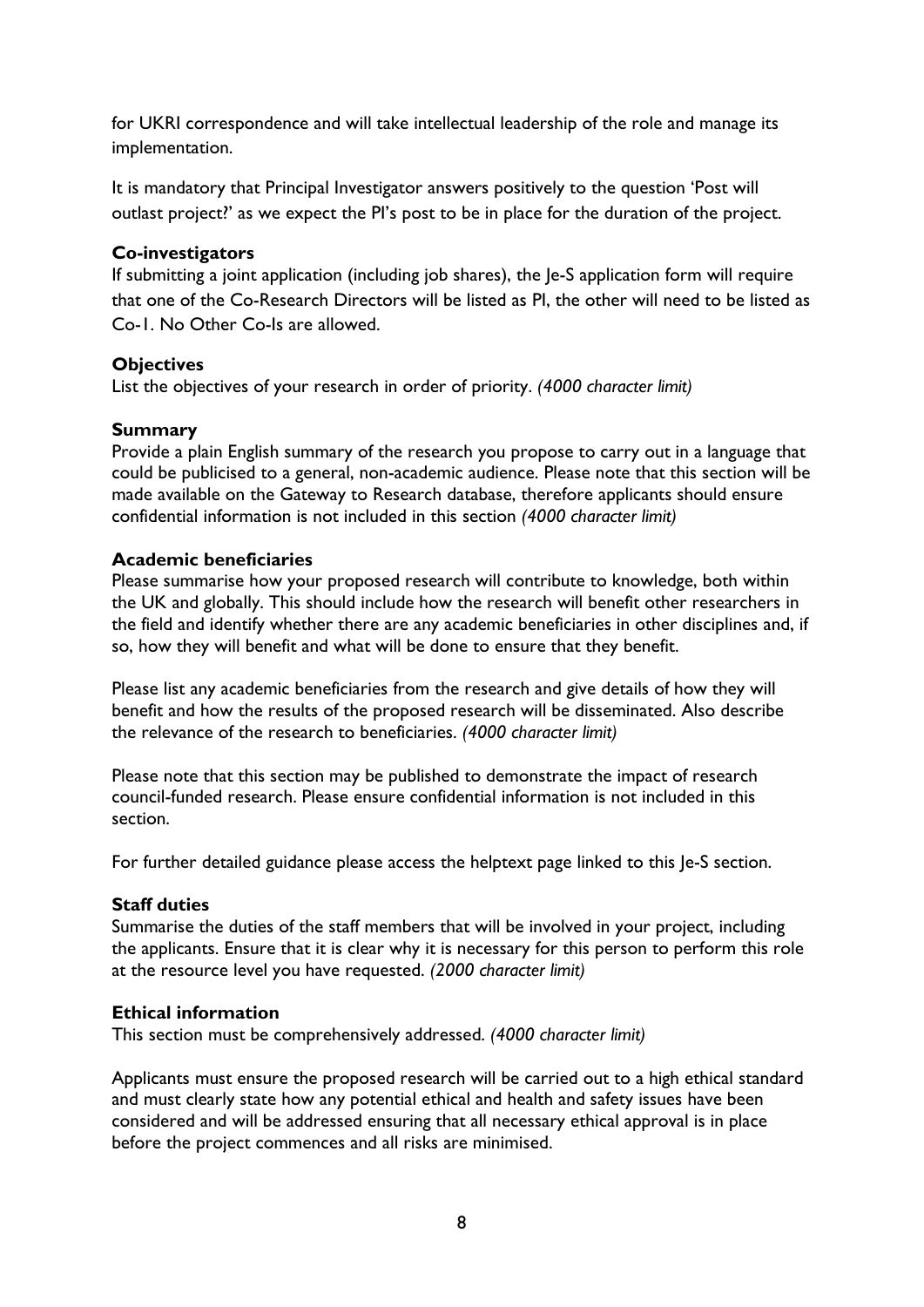The **ESRC's Framework for Research Ethics** contains a full explanation of our approach, with guidance for applicants.

## <span id="page-8-0"></span>**Other support**

Enter details of any support sought or received from any other source for this or other research in the same field in the past three years. Complete all fields for support either received or pending a decision. Contributions from project partners should not be entered here - they should be detailed in the project partners section.

## <span id="page-8-1"></span>**Related/previous proposals**

Please state whether your application under this call is related to any proposals previously submitted to us. Please note the [policy on 'invite only' resubmissions.](https://esrc.ukri.org/funding/guidance-for-applicants/resubmissions-policy/) You must detail the appropriate related proposal and its relationship here. Select 'Related Proposals', then 'Add New Related Proposal Item' before entering the details of any related proposals.

Please enter the reference numbers of any support sought or received from us in the past five years via the 'Previous proposals' section. Please note that this only relates to previous ESRC research grants.

## <span id="page-8-2"></span>**Staff**

If your project requires staff other than the Director and possible Co-Director their details should be entered here. 'Directly Allocated staff' are those who will be working directly on the project, but whose involvement on the grant can only be based on an estimate of the time the work will take (eg investigators). 'Directly Incurred staff' are those whose time on the project is actual, auditable and verifiable (eg researchers and technicians).

#### <span id="page-8-3"></span>**Resources**

All resources requested must be fully justified in the 'Justification' attachment. The Education Research Director 2021 will provide up to 5 years or 60 months-funding with an overall limit of £1.25 million (100% fEC). If successful, ESRC will meet 80% of the full economic costs and the host institution is expected to support the remaining 20%.

**T&S** - add each item of Travel and Subsistence required for your project. You should indicate the calculations upon which this figure is based in the 'Destination and Purpose' box.

**Conferences** - Predicted costs for conference attendance [will be funded] where the conference is named, justified and costed in the proposal. The justification should show how the conference will either directly benefit the research or facilitate future impacts of research. Justification must also be provided for the number of project members attending a conference. ESRC encourages early career researcher conference attendance where it can be demonstrated to be a key development opportunity.

**Other directly incurred costs** - including justified; project specific consumables, consultancy fees, equipment costing less than £10,000, recruitment and advertising costs.

Costs for social survey work proposed to be done using in-house resources should also be included under this section and will be funded at the standard 80% fEC funding rate. Proposals including such costs will need to fully justify why the work should not be subject to external competition, and provide benchmarking or other data to support a case that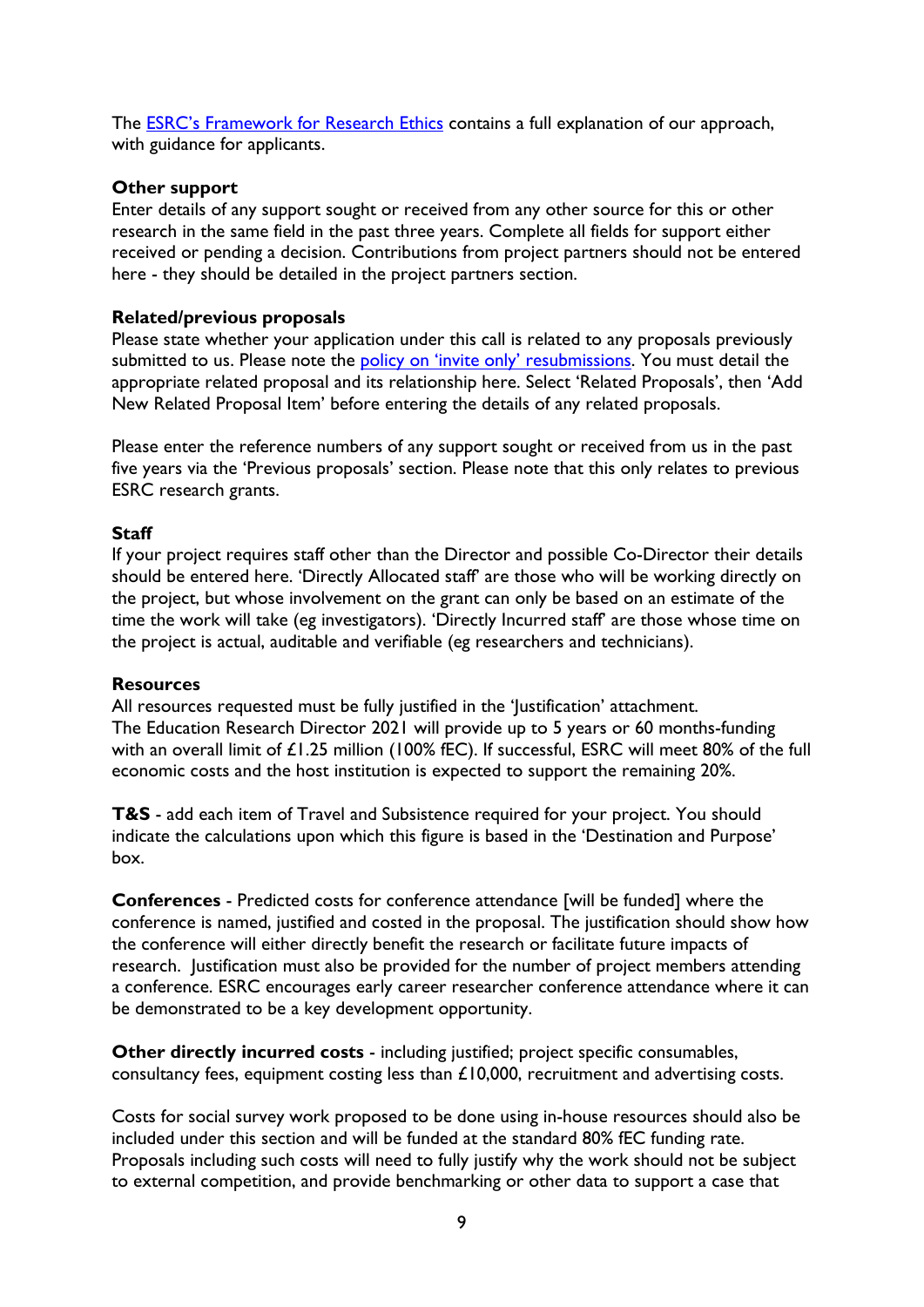best value for money is being achieved through using research organisation staff rather than external contractors.

All costs relating to UK business and/or civil society co-investigators and/or international co-investigators must be specifically justified, and applicants must explain why such costs are required to achieve the aims of the research project. Applicants must also state clearly in the 'Justification for Resources' attachment of the Je-S form which costs in the application relate to UK business, civil society or international research organisations. Please note UK business, civil society and international co-investigator salary costs should only be claimed where clear justification is provided as to why this cost cannot be met by the UK business, civil society or international research organisation.

**Other directly allocated costs** - including support staff salaries, a share of the costs of departmental support staff and the costs of access to major research facilities.

#### <span id="page-9-0"></span>**Estates and indirect costs**

Estate and indirect costs are specific to each research organisation, and do not require justification in your case for support.

Research organisations that have implemented the TRAC costing methodology and have passed the Quality Assurance process should apply their own estate and indirect costs. Non-research organisations that are not required to implement TRAC must have a robust costing methodology in place that has been validated in order to apply their own estates and indirect cost rates. The standard default rates should be used where research organisations have not yet developed their own rates.

Your Research Office will be able to assist with this section.

#### <span id="page-9-1"></span>**Timetable**

Provide a clear timetable for the project and the intended progress of the research through the different stages. Your planned timetable can be expanded upon if necessary within your case for support.

#### <span id="page-9-2"></span>**Data collection**

Applicants must adhere to ESRC policy. Please refer to the full statement on data management planning and datasets deposition requirements for data intensive investments in the [ESRC Research](https://esrc.ukri.org/funding/guidance-for-grant-holders/research-data-policy/) Data Policy and in the [Research Funding](https://esrc.ukri.org/funding/guidance-for-applicants/research-funding-guide/) Guide. Explain clearly how you will meet these requirements if relevant to your proposal.

#### <span id="page-9-3"></span>**User involvement**

If 'Users' have been/will be engaged with your research project, please specify the nature of their engagement. 'Users' are individuals, groups or organisations who have an interest in or may benefit from the research. Users may be from the public sector, private sector, civil society or the wider public in general. Engaging users in your research from its conception and development through to the dissemination stage is likely to increase the impacts achieved. Applicants should expand upon how the proposed work will be managed to engage users and beneficiaries in the Case for Support attachment.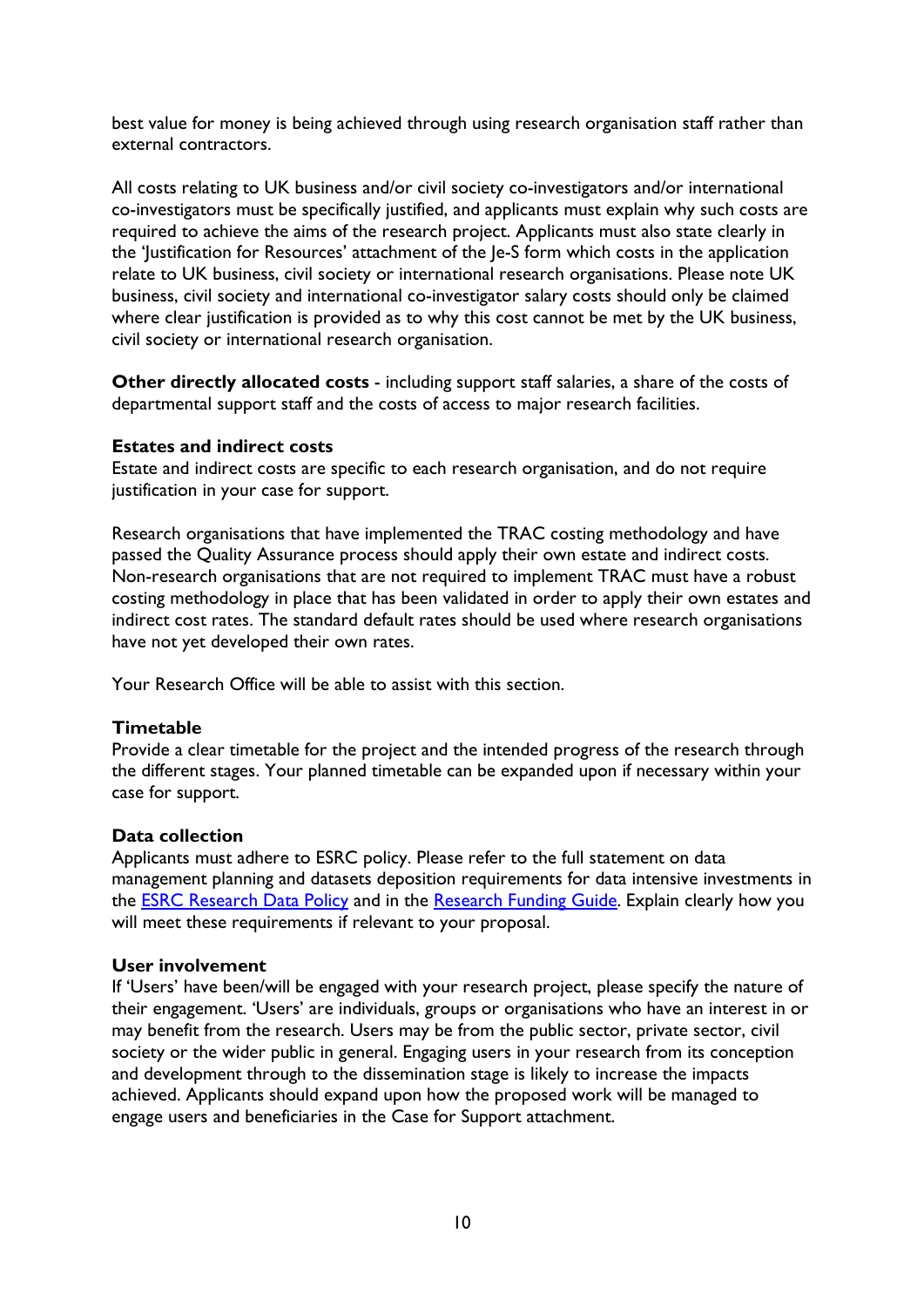# <span id="page-10-0"></span>**Attachments**

It is important that applicants **only submit the supporting attachments specified in this document**. We reserve the right to reject applications that do not include the required attachments or include attachments not specified in this guidance. Attachments should be uploaded as PDF (rather than word) to ensure automated conversion does not cause problems with maximum length. Attachments should be in font size 11 with 2cm margins

The following are mandatory Je-S attachments for this call:

- Case for support
- Justification of resources
- CV
- Letter of Support: Head of Department statement (maximum of 2 sides of A4)

List of Publications, Proposal Cover Letter, Facility form, Final/Interim Report, and Other are optional attachments and should be included where necessary.

**Important note:** If you are unclear about whether you can include a specific attachment please contact ESRCEducationResearchPriority@esrc.ukri.org for advice, as unrequested attachments can hinder the processing of your application. ESRC reserves the right to return or reject proposals that include attachments not permitted on this call.

*Suggested guidance on main attachments below, please add additional guidance if required.*

# <span id="page-10-1"></span>**Case for support (maximum of 6 sides of A4)**

This is the body of your research proposal. It must not exceed *six sides* and must include the following sections:

- A thorough understanding of the education research landscape in the UK and internationally and an excellent track record of building effective relationships between academia, policy and practice including commitment to interdisciplinary collaborations (1 A4 page)
- Relevant experience in shaping and successfully leading a research programme or related research endeavours, within the thematic areas of the "Education: Improving Outcomes" priority, which include teaching and learning in compulsory education focusing on the role of teachers and/or the role of technology for teaching and learning; (2 A4 pages)
- A clear vision of how they will utilise their role as Research Director to help to deliver the various aspects of their role as detailed above including how they plan to work with the ESRC Office in the first months of their award to develop a call for the research programme and an initial proposal for how the flexible funding could be used to enhance the research programme. (3 A4 pages)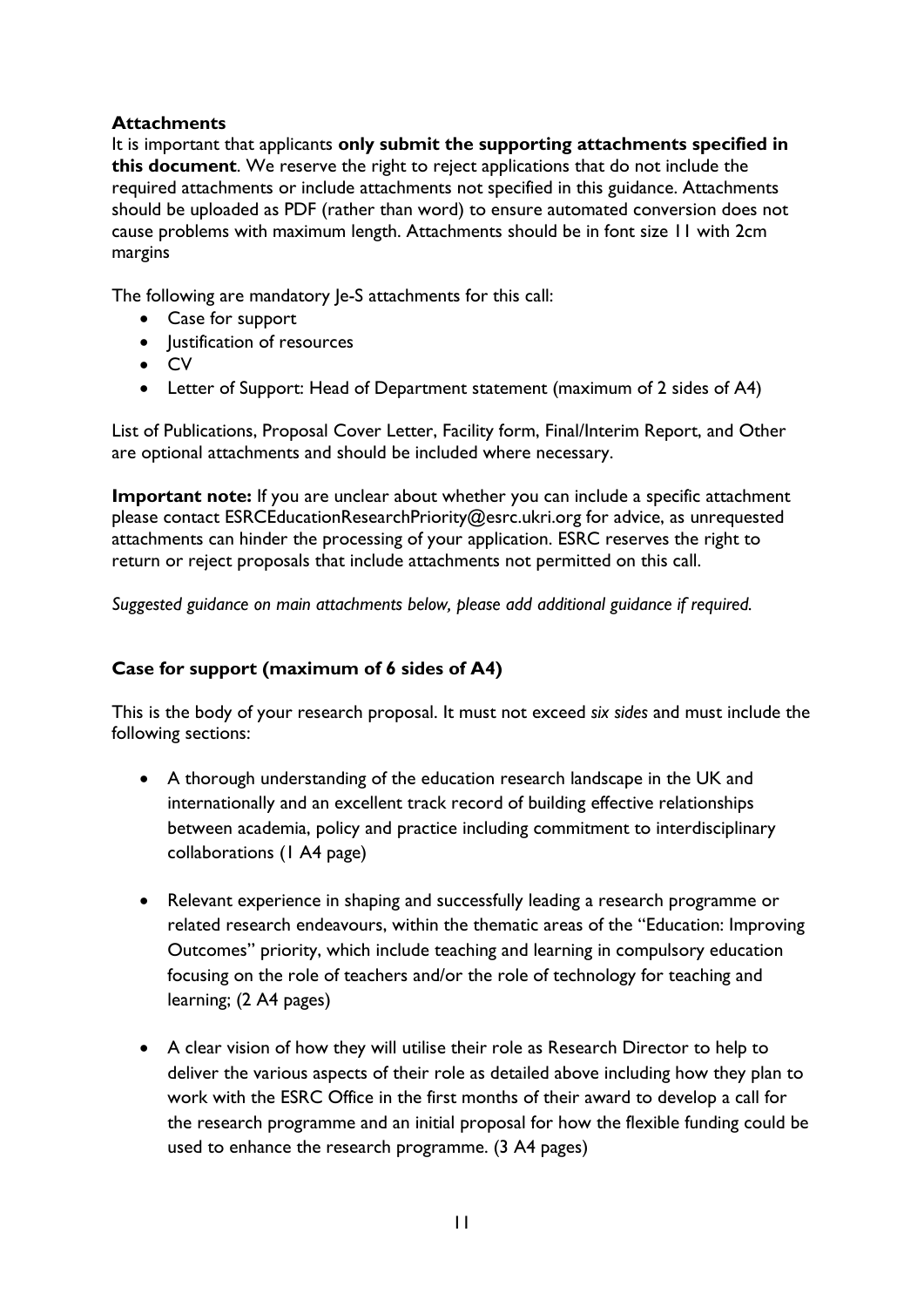The case for support should be a self-contained description of the proposed work with relevant background and references and should not depend on additional information such as the inclusion of external links. Panel members are advised to base their assessment on the information contained within the application and are under no obligation to access such links (so they should not be used to provide critical information).

## <span id="page-11-0"></span>**Justification of resources (maximum of two sides of A4)**

A two-side A4 statement justifying that the resources requested are appropriate to undertake the research project. The justification of resources should explain why the resources requested are appropriate for the research proposed, taking into account the nature and complexity of the research proposal. It should not be simply a list of the resources required, as this is already given in the Je-S form. Where you do not provide explanation for an item that requires justification, it will be cut from any grant made.

## **Estates, Indirect and Infrastructure Technician costs do not need to be justified within the Justification of Resources**

Please refer to <u>Je-S for further guidance</u>.

## <span id="page-11-1"></span>**CV (maximum of two sides of A4 per person)**

A CV for each applicant, named research staff member and consultant must be included. This should include contact details, qualifications (including class and subject), academic and professional posts held since graduation, a list of the most relevant and recent publications, and a record of research funded by the ESRC and other bodies. This should not exceed two A4 sides.

## <span id="page-11-2"></span>**Letter of Support: Head of Department statement (maximum of 2 sides of A4)**

The head of department at the Principal Investigator's institution must complete a statement supporting and approving the application supporting and approving the application.

## **Optional attachments to be provided where necessary**

#### <span id="page-11-3"></span>**List of publications**

The bibliography for references cited in the proposal only should be attached. Please note publications not cited in the proposal should not be added here. A list of the most relevant and recent publications by the applicant should be included in the applicant CV.

## <span id="page-11-4"></span>**Final/interim reports (maximum of three sides of A4)**

Principal and Co-Investigators on current awards must submit a progress report on their current awards with any new proposal which should match their impact and output records on Research Fish

#### <span id="page-11-5"></span>**Proposal classifications**

The information provided in this section will be used by us to identify appropriate panel members. It would therefore assist us greatly if you could populate the Research Area/Qualifiers/Keyword sections to provide a comprehensive description of your area of expertise.